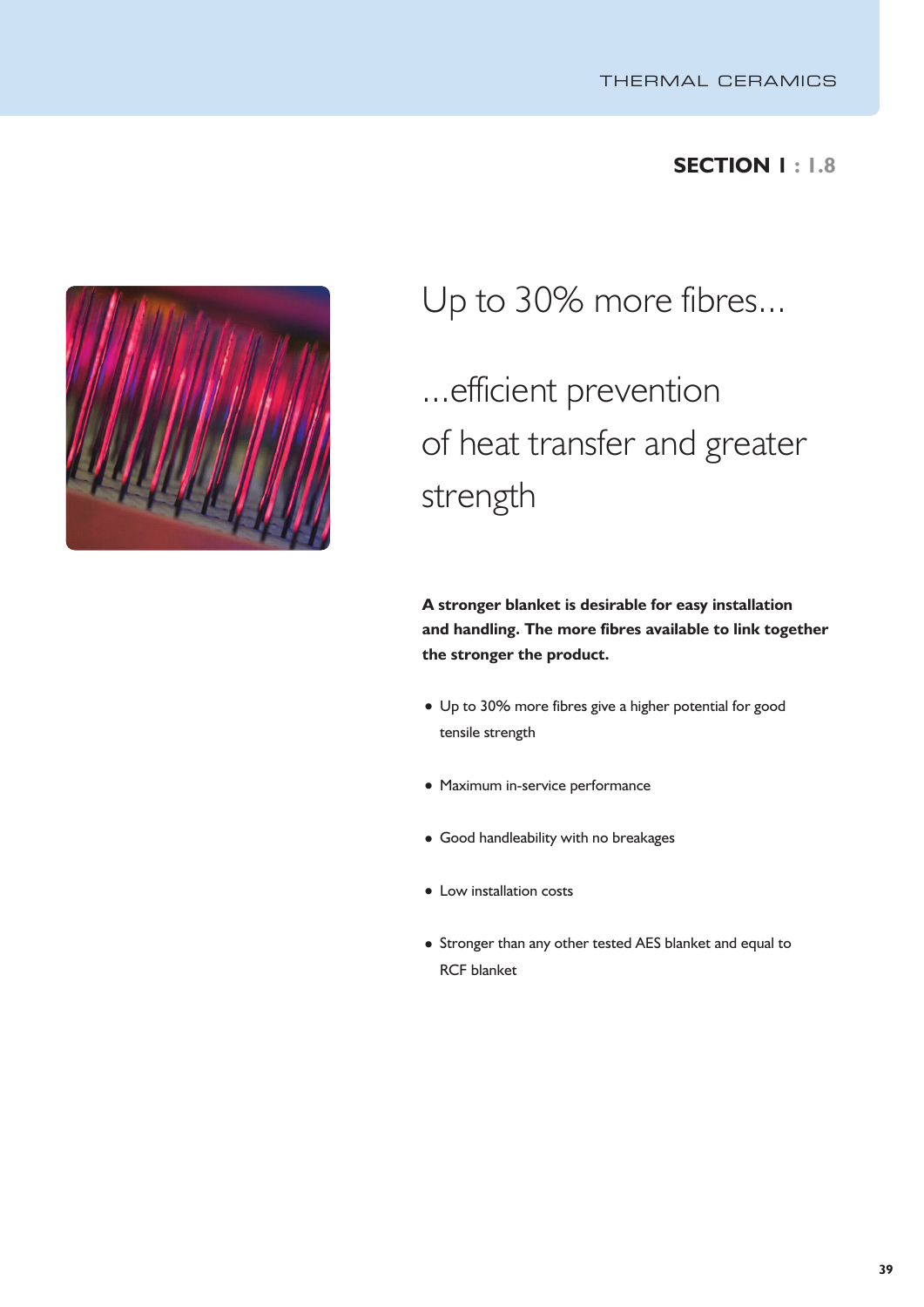

### **Tensile strength explained**

Fibre blankets derive their tensile strength (important for resistance to pulling apart during installation) from the interlinking of fibres during manufacture. The more fibres that are available to link together, the stronger the product. Superwool ® **Plus** fibre has approximately **30% more fibres** per unit mass than competitor products giving a higher potential for good tensile strength.

### **Good tensile strength**

The tensile strength of a blanket is a measure of the load that can be put onto the end of a blanket before it is pulled into pieces. In practice, a stronger blanket is desirable for easy installation and handling. Pieces should not break or crumble in the hand when a long length is gripped and suspended.



*The graph shows a comparison of tensile strengths measured for a typical range of blankets over a given time.*

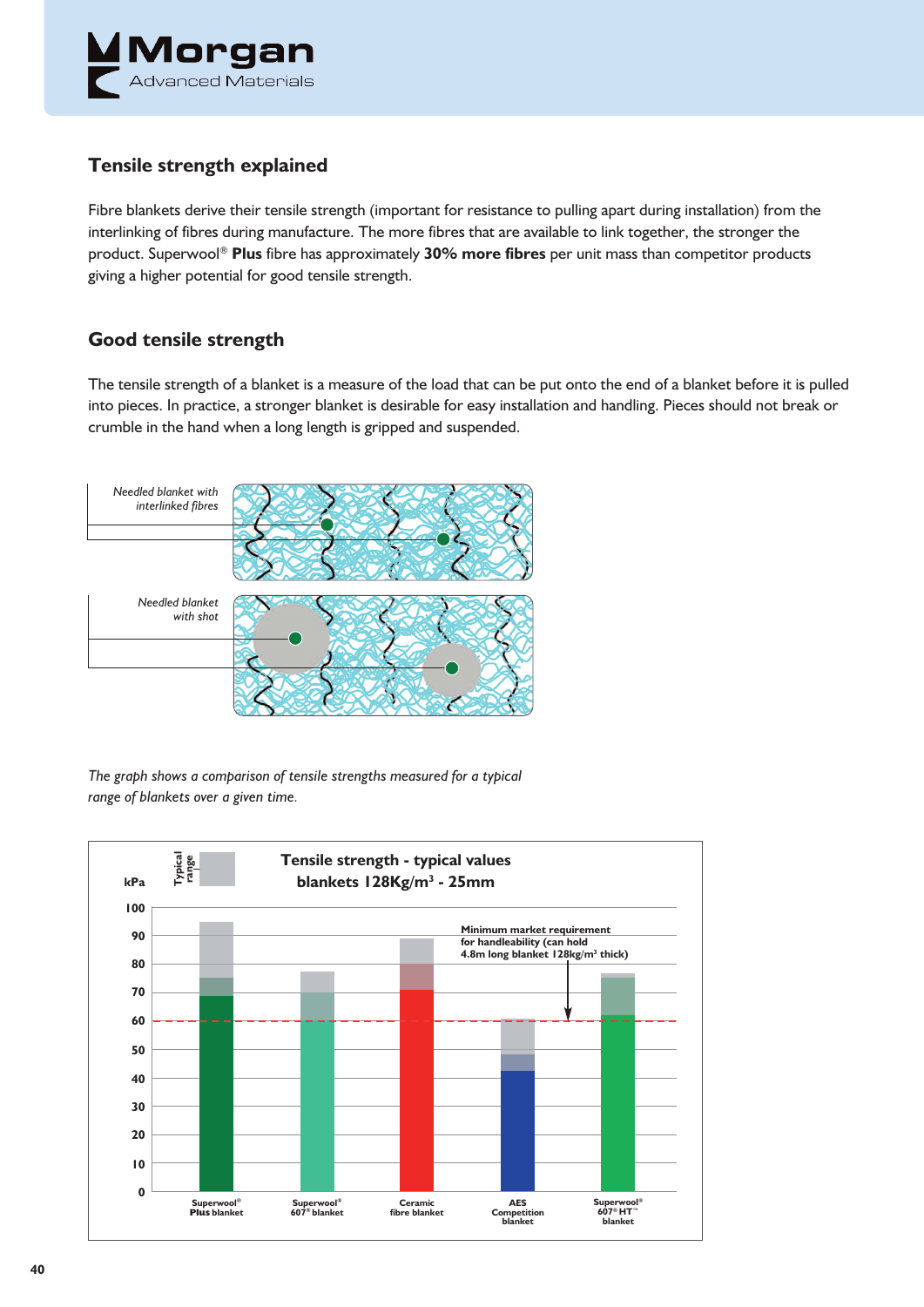### **Tensile strength test**

The higher the tensile strength, the longer the section of blanket can be suspended, before its own weight causes it to rip at the hand grips.

Sufficient and consistent density of fibres throughout a full roll of blanket is important for tensile strength and to withstand tearing or breakages when fully suspended.

> Blanket tears where there are not enough fibres or they are variable in areas.

Superwool ® **Plus** blanket offers 30% more fibres in a consistent density which enables it to withstand the suspended tensile strength test for over 3 minutes.

### **Test 1**

**Test 1**

**from ground**

**Superwool Plus Tensile**

**Strength Test 128kg/m3 (8lbs/ft3) 25mm (1 inch) suspended 8m (26.5ft)**

> A full roll of a Superwool ® **Plus** blanket was suspended 8m from the ground at full length of 7.32m.

After more than 3 minutes, Superwool ® **Plus** blanket did not break.

### **Test 2 Test 2 Competitor A Strength Test 128kg/m3 (8lbs/ft3)**

A full roll of competitor AES blanket was suspended 8m from the ground at full length. **25mm (1 inch) suspended 8m (26.5ft) from ground**

The blanket failed in under a minute.